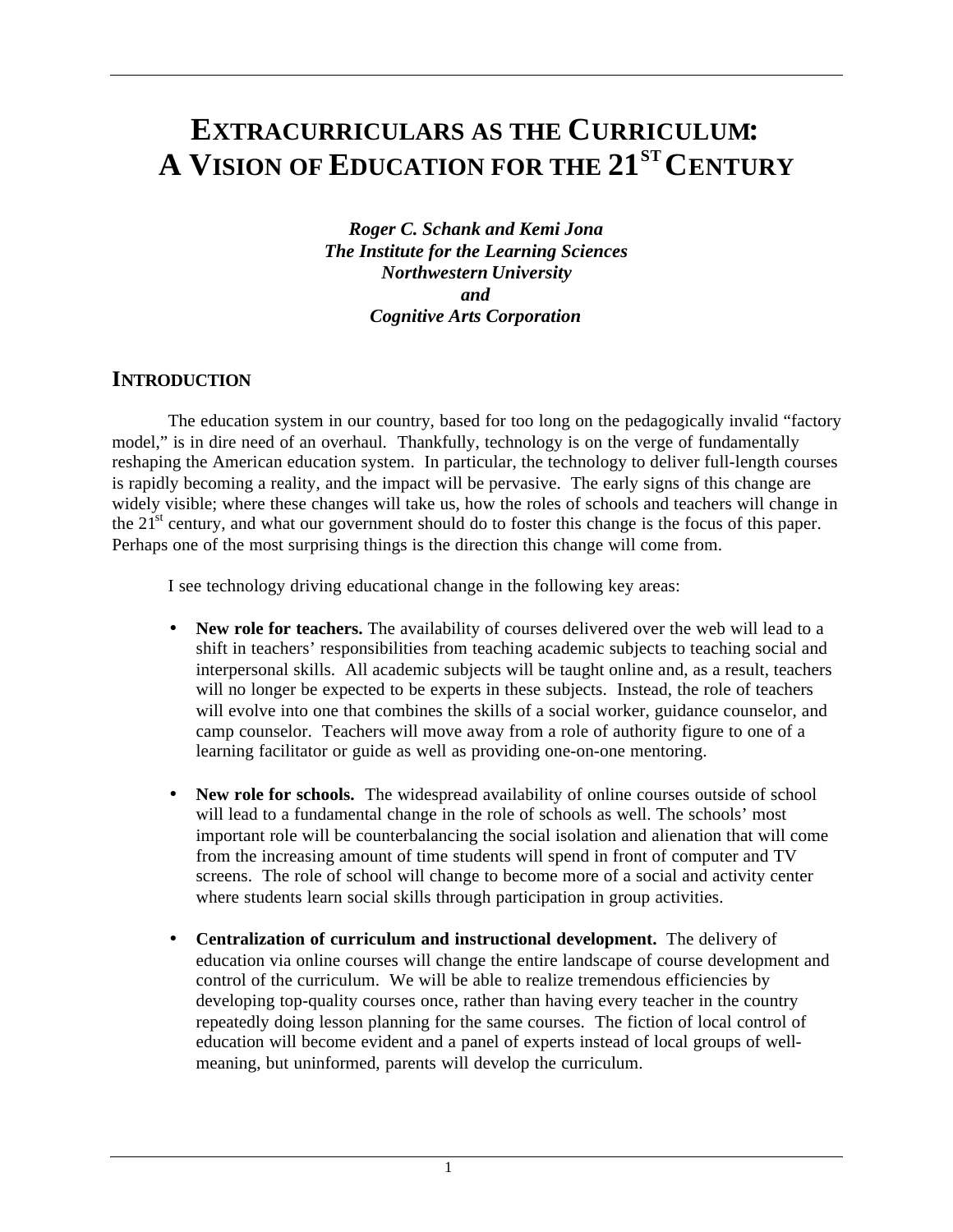This paper elaborates on each of these changes, explains how I see the transformation occurring, and, perhaps most importantly, describes the ways in which the government can act now to facilitate changes that have the opportunity to radically reshape and improve our country's education system.

#### **ONLINE DELIVERY OF COURSES WILL DRIVE CHANGE**

The primary driver of change in the  $21<sup>st</sup>$  century education system has already been created. It is the creation and delivery of courses over the web. Those familiar with this area know that it is about to undergo explosive growth. Companies are already jockeying for position in this marketplace, and many more are entering it every day. Venture capital is pouring in. These online courses will first be developed for the university and continuing education marketplace, and from there they will gradually be adopted in secondary and primary education venues. Don't get confused by what these courses look like today. Now we are seeing the equivalent of the filmed plays of the early movie making era. This will not be the case for long. Soon there will be high quality major productions. The bottom line is that traditional academic courses are no longer going to be taught by local teachers. The computer will allow the creation of learn by doing courses rather than learn by telling courses. The computer will allow the designers of these courses to be the best and the brightest in any given field. Moreover, these courses will be very engaging, non threatening, diverse, and fun. Once the very best physicists in the world sit down and create a physics course, there will be little use for local physics teachers. This will soon happen as investors seeing the rise in internet stocks begin to enter the education market. The same will be true for every academic subject and for many subjects that are not now seen as academically relevant. Companies will create courses and guarantee employment to those who pass them. Quality universities will put their names on these courses. This will create tremendous change for everyone involved in the education system, from students to teachers to administrators to government education agencies.

# **NEW ROLE FOR TEACHERS**

The teaching of traditional academic subjects, first in high school and later in elementary school as well, will be increasingly done via online courses. Once the initial set of these courses becomes successful, there will be more of a push to make the technology available and people will be increasingly accepting of them. Eventually what you'll have in school is a library of hundreds of these courses. The teachers are going to have to do things that the teachers themselves are better at doing than the computer. What can they do better? What they can do better is personal one-on-one tutoring; teaching kids how to work in a group trying to accomplish something; teaching crucial interpersonal relationship skills. Looking at Littleton and all the other school shootings it's obvious that the schools should be stressing the kinds of things children and adolescents really need to learn. How to get along with each other. How to communicate better. How to deal effectively with stress. How to function in society.

The role of teachers is going to evolve away from being the expert in math, science, and other subjects. We've been evolving that way for a long time. Today, most high school teachers could hardly claim to be the expert in physics or history or literature in their communities. In the future, the best minds in the country, in the whole world, will be sitting there at your desktop. The initial knee-jerk reaction is likely to be that schoolteachers are going to feel disenfranchised. But there is an opportunity to start teaching those social skills that students desperately need. I think what's going to happen is that teachers are going to understand they can do a better job in these areas. A lot of teachers are doing it already, even though it is rarely part of the formal curriculum.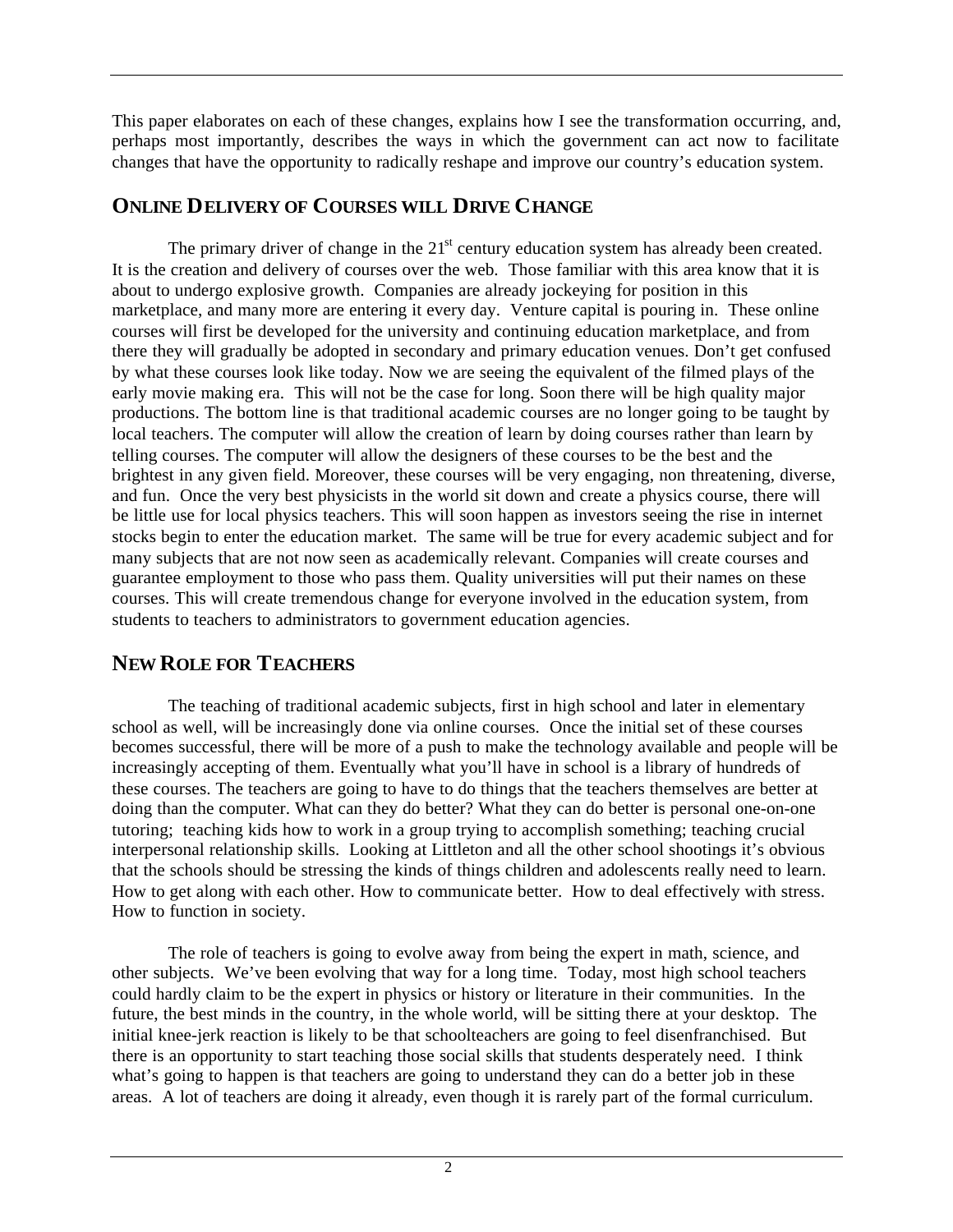They do it because they have to do it. In the future, these social skills will become the central focus of what teachers will teach. Today there is a push to measure teachers by the test scores achieved by their students. Tomorrow, teachers will be judged by more meaningful measures as we begin to value teachers for their human qualities.

The trends we currently see in this country only reinforce the need for this change in teachers' roles. Children are growing up in households where one or both parents are working all kinds of hours, leaving little time to provide the kind of guidance children need. Teachers will increasingly be needed to step into this role, and the sooner we as a society acknowledge it, and address this need openly and honestly, the sooner we will be able to effect positive change. I'd like to see the teachers really seriously trained in social work and guidance counseling. They need to understand how to effectively deal with a wide range of psychological problems. This is really a failure of our current approach to education. We need teachers who are specifically trained to remove their own personal feelings about a student and understand how to deal with that student in a complex situation.

Not only will teachers act much more as social workers or guidance counselors, but also they will lead courses that explicitly focus on developing social and interpersonal skills. In many ways these course will resemble the kinds of programs provided by Outward Bound. Let students participate in teams and deal with the team decisions that have to be taken care of. The students go off on a trip and they try to accomplish something. The teacher becomes an advisor to the team, or a guide on an expedition.

I have always believed that summer camp is a more valuable experience than school. Certainly many children look back on their summer camp experiences with much greater fondness than their school experiences. Personal growth takes place more easily at camp and personal growth is what high school ought to be about. With so many students going to college, high school as a kind of watered down college is really an archaic idea. So, I say let school become camp. At summer camp, the counselors have to get the kids to function together. The model of camp counselor is very valid for the role that teachers will assume. Right now teachers are authority figures. They have the power to assign grades, to pass or fail students. This is why teachers for the most part are bad guidance counselors or team leaders. A camp counselor who doesn't have that power over students is actually more useful, specifically because the authority relationship is completely different. Once teachers move out of this authority role, they will eliminate a roadblock that prevents them from connecting with the students who need the most guidance.

# **CHANGES IN PRIMARY EDUCATION**

The changes in elementary schools will be similar to those I envision for high school, with variations in the relative proportion of time devoted to academic subjects vs. social interaction. As I described above, I think you should take every subject by computer when you're in high school and everything else should be about social and interpersonal issues. In elementary school I think that the academic subjects that are taught by computer are the basics, the three 'R's. The other things ought to be taught by people. Kids should spend less time sitting in front of a computer. I don't think little kids should be sitting much. I think they should be going out and doing stuff and exploring the world and talking about it. That's what I'd like to see them do. There's plenty of time for them to sit later.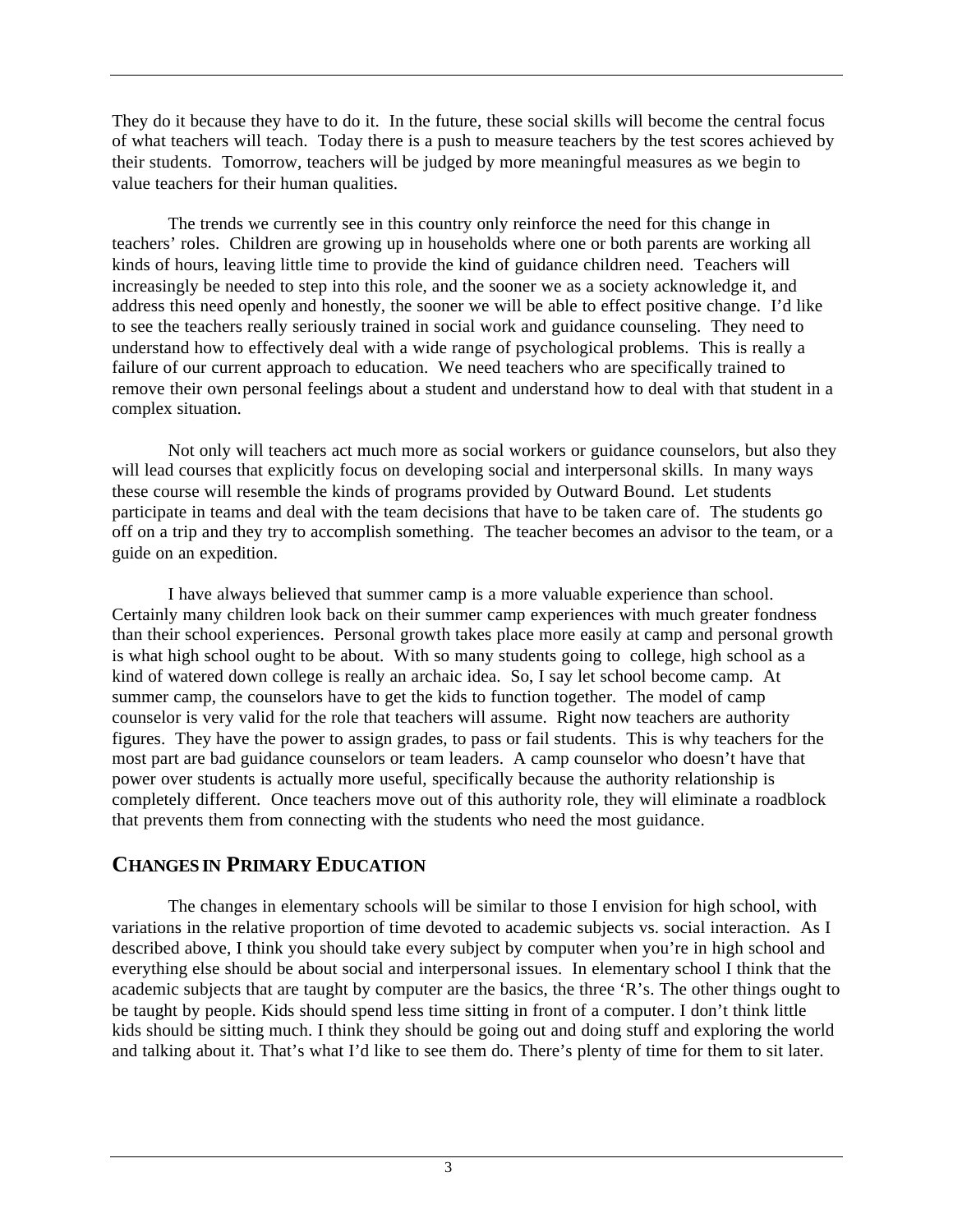In fact, one of the biggest problems we have in elementary school is the amount of time kids are forced to sit still. It's so hard, it's the last thing they want to do. I'd rather see the kids play a lot and have a little bit of instruction. I'd like them to be spending more time playing than doing academics. I think the idea that you're going to sit down and instruct a seven-year-old with something complex is a real problem. A seven-year-old can sit there and do endless math examples but what we are really teaching is how to follow instructions and how to sit for long periods of time. This was originally part of the scheme of training factory workers. While I think there is a valuable lesson in teaching a seven-year-old to sit down and focus on a task, it shouldn't be about doing fourteen hundred multiplication tables. In the old days they'd send eight-year-olds out to work real jobs and in some ways they weren't worse off for it. They were worse off for having their childhood taken away and they were worse off for being in sweatshop conditions that were oppressive. Yet many of them succeeded very well in life by learning good work habits early. To a large extent I think that's what elementary school should be about. It should be about reading, writing and arithmetic and good work habits. Also it should be about instilling a love of learning. So, the software should be available for the curious to follow wherever their interests take them.

Think about what parents do when they have a six-year-old at home. They build stuff, they draw stuff, and they look at stuff. Parents don't sit down and try to tell them something. They interact. You want kids to be physically engaged in activities. It's the sitting them down that's torture. When we sit them down we think we're going to instruct them. Well, get over it. We don't have to instruct them. We should focus on the basics that kids have to come out of elementary school with so that they are prepared to begin taking the online courses they will get in high school. Aside from the basics of reading, writing and arithmetic, learning in elementary school should focus on core skills such as communication, human relations and reasoning. All those can be done without sitting down. You can go to the zoo and learn how to communicate, to relate to others, and to reason. Students should learn how to stand up in front of people and talk about their ideas. You can only learn how to develop these kinds of public speaking skills by practicing them a lot.

In addition to field trips, I envision team sports as a bigger part of the school day, much as it is in summer camp. A lot of what in today's school system is considered extracurricular, like putting out a school paper, ought to *be* the curriculum. You learn more that way than any other way. The extra-curriculars should become the curriculum.

The other advantage that comes from the accessibility of courses online is that students will be able to learn about topics that interest them at their own pace. I don't think primary school students need to be taking courses with their peers, but a lot of instruction should be available to them. Today, many of our bright elementary school students are bored and would like to be able to go take high school courses. For practical reasons, like scheduling and transportation, this almost is never permitted. Soon all of these high school courses will be available online, and there won't be any compelling reason why students of any age who are ready for them couldn't take them.

Every year there is a story in the paper about an eight- or twelve-year-old who is going to college. The typical reaction to this story is: Oh, my God. Why? Not because people are worried that he or she can't handle the intellectual issues. People are worried he or she can't handle the social issues. With the advent of online courses we will be divorcing the intellectual issues from the social issues. Any child at any age who is intellectually ready can take a high school or college course. They can take calculus when they're six if that's what they're ready for.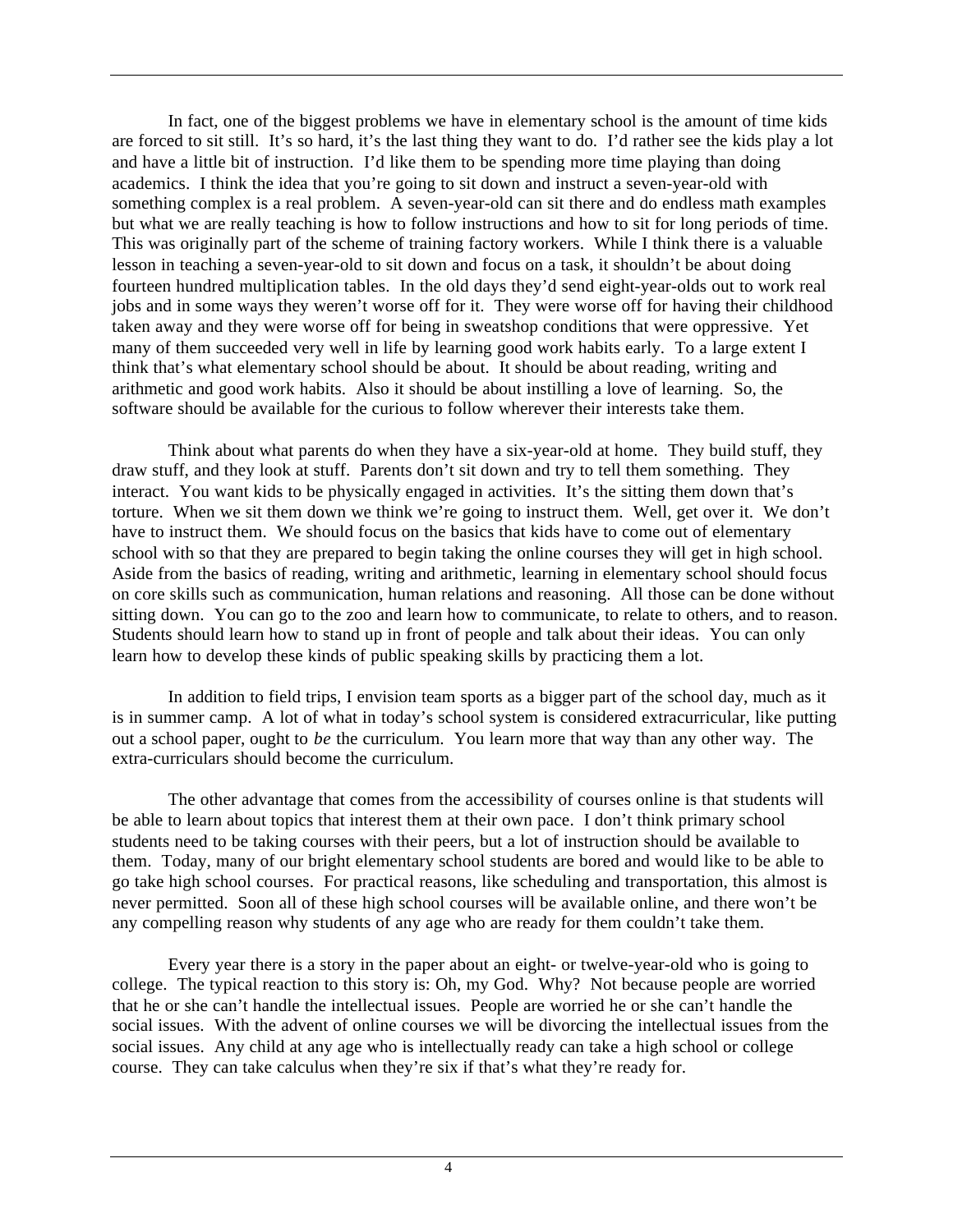#### **NEW ROLES FOR SCHOOLS**

The role of schools will change in ways similar to the changes in teachers' roles. As I've said, one of the really big problems we have coming in the future of this country is a tremendous social alienation problem. We are moving in a direction where everybody is staring at a computer or a television all day and all night and not interacting with other people in a meaningful way. I think the schools will have to be the counterbalance to this trend, to actively provide opportunities for social interaction and to teach the skills required for successful interaction with other individuals and within a group or team. If not, we will see more school shootings. Part of the job of the school is to help students learn how to work together and to be a functional part of society.

The school itself will evolve into a sort of student or community center, where kids are engaged in a variety of activities and projects. Perhaps they will be on a team building houses for disadvantaged members of the community, or maybe going out on a trip or having a discussion. There will be a tremendous range of activities, but these will not be purely academic activities as they are currently. When students are not participating in these activities they will be taking courses online at home, or if the supervision doesn't allow it, at school. Schools will provide the space and resources for students to access the online courses. I don't think there is any need for classrooms. I think that they're an archaic idea, although it will take a while to get rid them.

With schools serving as more of an activity or community center, I think that we will see them becoming much more connected to the community around them. Student activities will involve working on community service projects that bring students into contact with the community they live in. Schools will also become more connected to local businesses, as students have the opportunity to engage in real-world jobs with local employers. The school will become the center of the community, in a much deeper way than it currently is.

# **CENTRALIZATION OF CURRICULUM AND INSTRUCTIONAL DEVELOPMENT AND ACADEMIC TUTORING**

The advent of ubiquitous networking technology will lead to the centralization of key functions in the education system, just as it has in the business world. I see this happening in three key areas.

First, the delivery of education via online courses will change the entire landscape of course development and control of the curriculum. Each academic field will supply its experts to help create the courses in that field. Once these courses are created, the notion that a teacher at a local school should be creating their own course no longer makes any sense whatever. Consortiums of academic experts, educational technologists, and businesses will work to develop, update, refine, and improve these courses. As a society, we will be able to realize tremendous efficiencies by developing these top-quality courses once, rather than having every teacher in the country repeatedly doing lesson planning for the same courses.

In addition to eliminating the redundant effort of reinventing the same courses across the country, we will also realize a tremendous improvement in quality control of the courses. The era where we have countless numbers of students who have been turned off on physics, math, chemistry, or literature because of poor teachers teaching bad courses in these subjects will be over. Every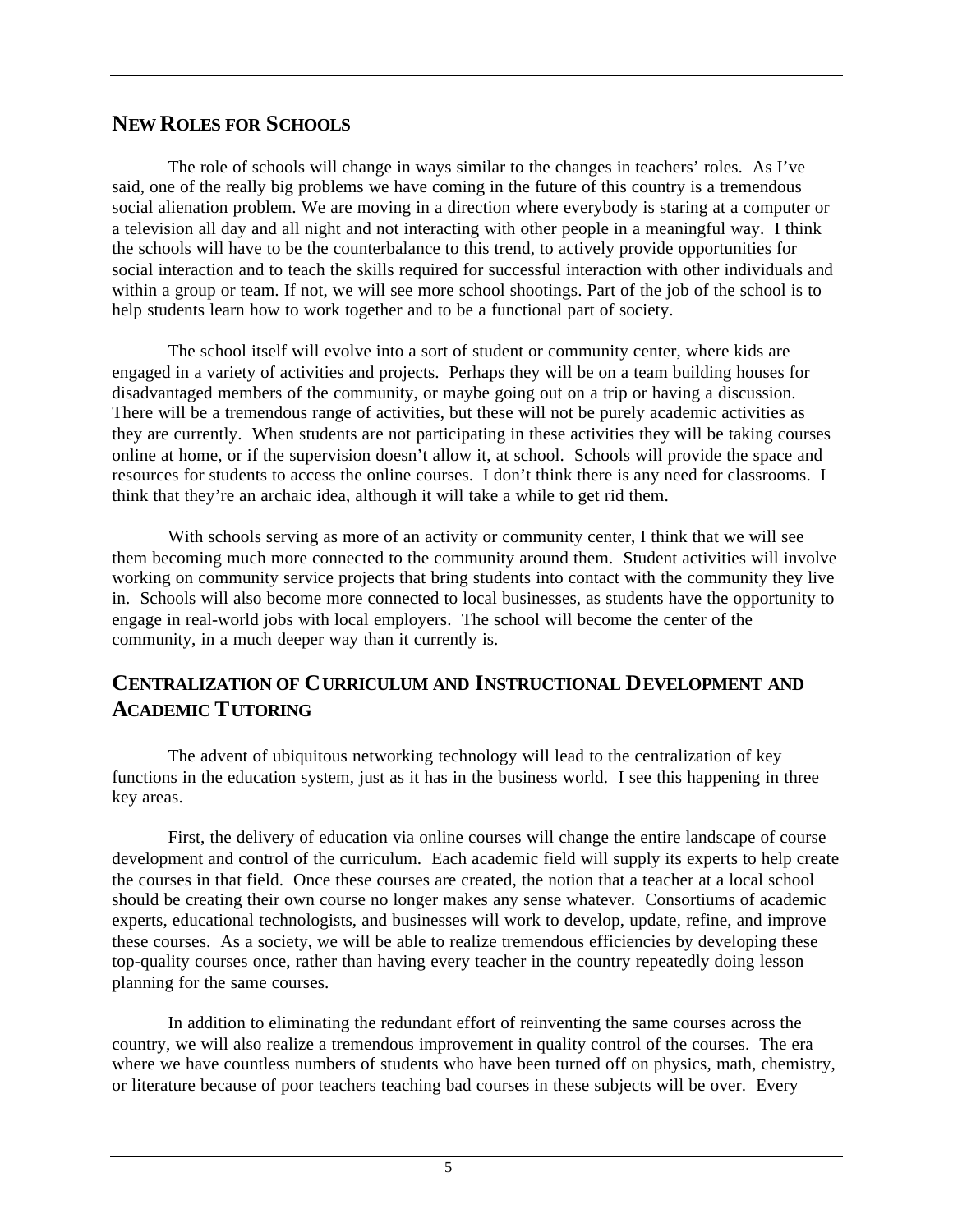student in the country will be able to select from a wide range of top-quality courses in any subject that interests them.

Second, the fiction of local control of education will become evident and a panel of education experts instead of local groups of well-meaning, but uninformed, parents will develop the curriculum. What will be the point of local school boards arguing over which courses should or should not be offered, when every imaginable course is available? A central body, comprised of the country's best experts on education and learning, with representatives from the various academic fields, will assume control over the curriculum represented by the online courses.

Third, the advance of technology, in particular live videoconferencing, will lead to the creation of a centralized pool of tutors for various subject matters. Just as today's companies have centralized phone centers where customers can call in for service, we will see the creation of one-onone tutoring services provided via live videoconferencing. Having trouble with some calculus problems? Just connect to the calculus tutoring center for a face-to-face session with an expert tutor. These learning service centers will provide students across the country, no matter what community they live in, with access to the best coaches available to help them with their work in the online courses.

# **HOW IT WILL HAPPEN**

The changes I envision for  $21<sup>st</sup>$  century education will happen gradually. But the seeds of these changes have already been planted. Universities, and their partners, are beginning to develop online courses. Increasing sums of money are being spent on these courses, and we will soon see a fair number of online courses. However, the impact of these online courses will soon begin to be felt at the secondary, and eventually, the primary levels too. How will this happen?

Initially, progress will be slow. For example, right now a physics professor who wants to put their introductory physics course online usually just puts his or her lecture notes and some quizzes or tests online. That just makes the course worse. But, what eventually will happen is that the course is going to improve. Physicists and educational technologists will sit down to redesign the physics course and ask the important questions. For example, what should physics be teaching you? We will see the best and the brightest redesign these types of courses and—with enough money available you will have some phenomenal multimedia courses published online.

Very shortly after they are made available at the university level, these courses will find their way to high school. Why? The most in-demand courses in universities today are the big freshman introductory courses: calculus, biology, physics, economics, psychology, etc. So, from an economic standpoint, it makes sense that these high-enrollment courses are likely to be the first online courses that get developed. But it is these same courses that students are taking as Advanced Placement (AP) courses in high school. So, once these online courses are created, why wouldn't high schools want to adopt them? This will be especially attractive to those schools who can not offer all the AP courses their students wish to take. Eventually, when enough of these online courses are out there it would be possible to take an entire first year of college in high school and receive college credit. Once this happens, the AP system as we know it will disappear. There will be no need to have an arbitrary test determine whether or not you get credit for a course, you can just take the same course college freshmen are taking and get college credit directly.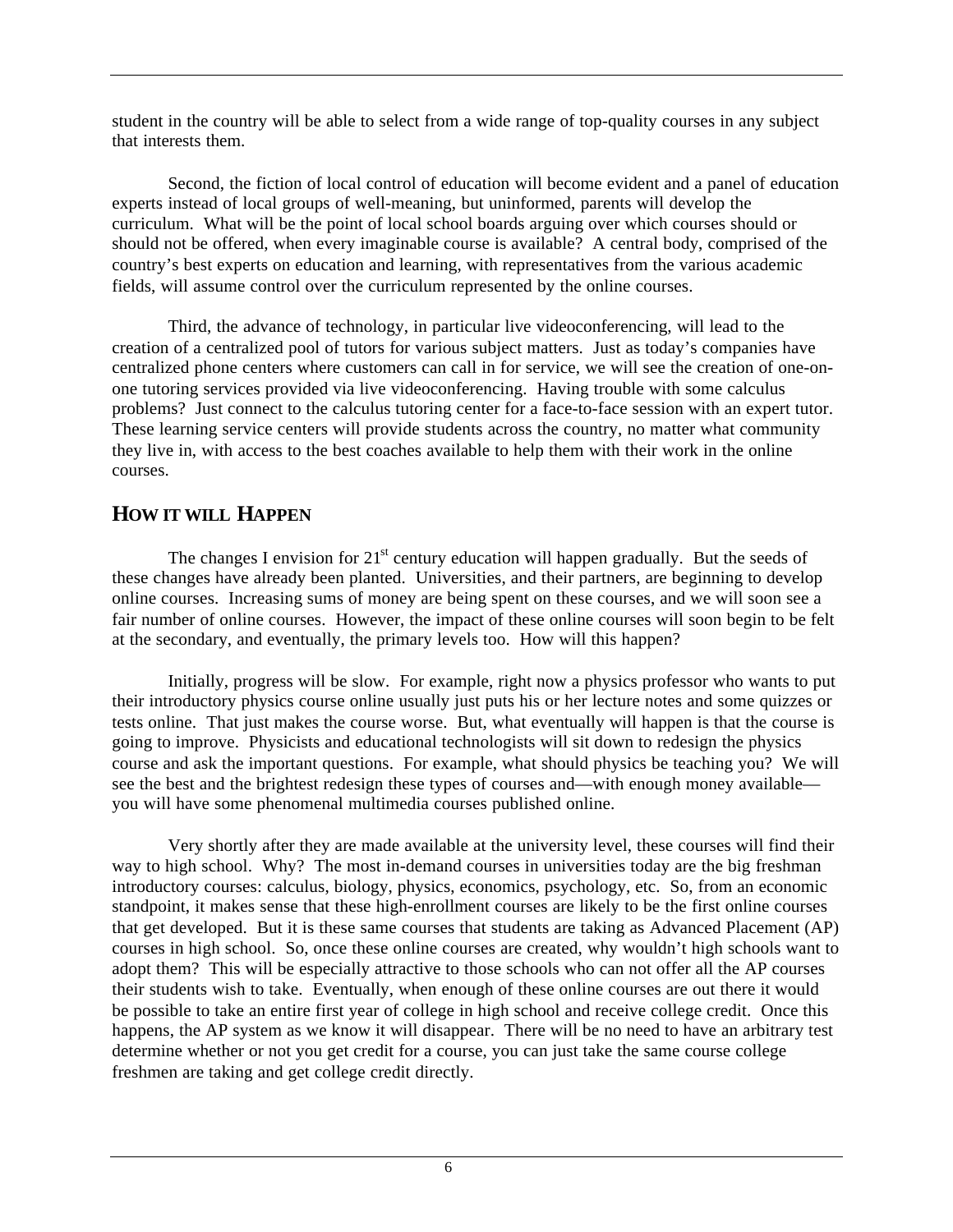To the extent that these AP-level courses are successful they will begin to be developed for other high school courses as well. It's not going to happen all of a sudden. One day a high school principal will say, "We don't have any new teachers for our business course, so we'll take the college level business course, which Columbia is offering." Or, "We have never been able to offer a course in psychology, but now there is a college level course in psychology that we can let our students register for." Perhaps initially, high schools will allow students to take one course a year online. At first they will be for electives or optional courses. Well, students will soon be questioning why they can't take two courses online, especially if they are better than the existing courses. These students will want to take the college level courses because they can get college credit. No high school can sit there and say you can't do it. They're available. Students who are determined to take these courses can do them at home, independently of their high school's policies. The availability of online courses in high school is going to happen slowly, but it's going to happen. It has to happen. It's easy to imagine that it may not be the case in two years, but it's much less easy to imagine that it won't be the case in five years.

The availability of these online courses will cause a tremendous gap in the high school system. If you have really first rate AP courses taught online, and enough of them out there, the actual high schools themselves will become less important. Why take high school physics if you can take college physics courses? If the high school physics course didn't necessarily prepare you for college, maybe there isn't a need for high school physics at all. It may be possible to build a set of courses to cause the curriculum in high school to have to change. My argument about high school curriculum is that they're teaching the wrong material in many cases. The materials that they are teaching are basically watered down college courses. Once authentic college courses are available to high school students online, the entire content of the high school curriculum will be called into question. Of course, the college courses aren't necessarily teaching the right stuff either. This too shall change. Competitive forces will cause more practical and relevant courses to be built and soon college introductory courses will focus on how to run a business rather than the theory of microeconomics or how to use chemistry as a doctor rather than principles of organic chemistry.

With increasing numbers of high school students flocking to take the high-quality online courses, for which they can receive college credit, the traditional courses will find themselves with depleted enrollments. High school teachers will feel disenfranchised and will undoubtedly push back against this trend. This will be a painful period for many high school teachers. But as I described above, this will be a period when the role of a high school teacher will undergo a transformation to someone who is trained to deal with students' psychological and social interaction needs. While there will be resistance to change, the change will happen nonetheless.

# **WHAT THE GOVERNMENT'S ROLE SHOULD BE**

The tremendous changes that technology will bring to our education system will necessitate an equally radical change in the role the government should play. Initially, I see four key things the government can do to facilitate needed changes in our education system. They are:

- Changing from a focus on goal and standard setting to a more active role in recruiting the country's best experts and designing the best online courses.
- Supporting development of courses, particularly those that may not be economically viable for the private sector to create.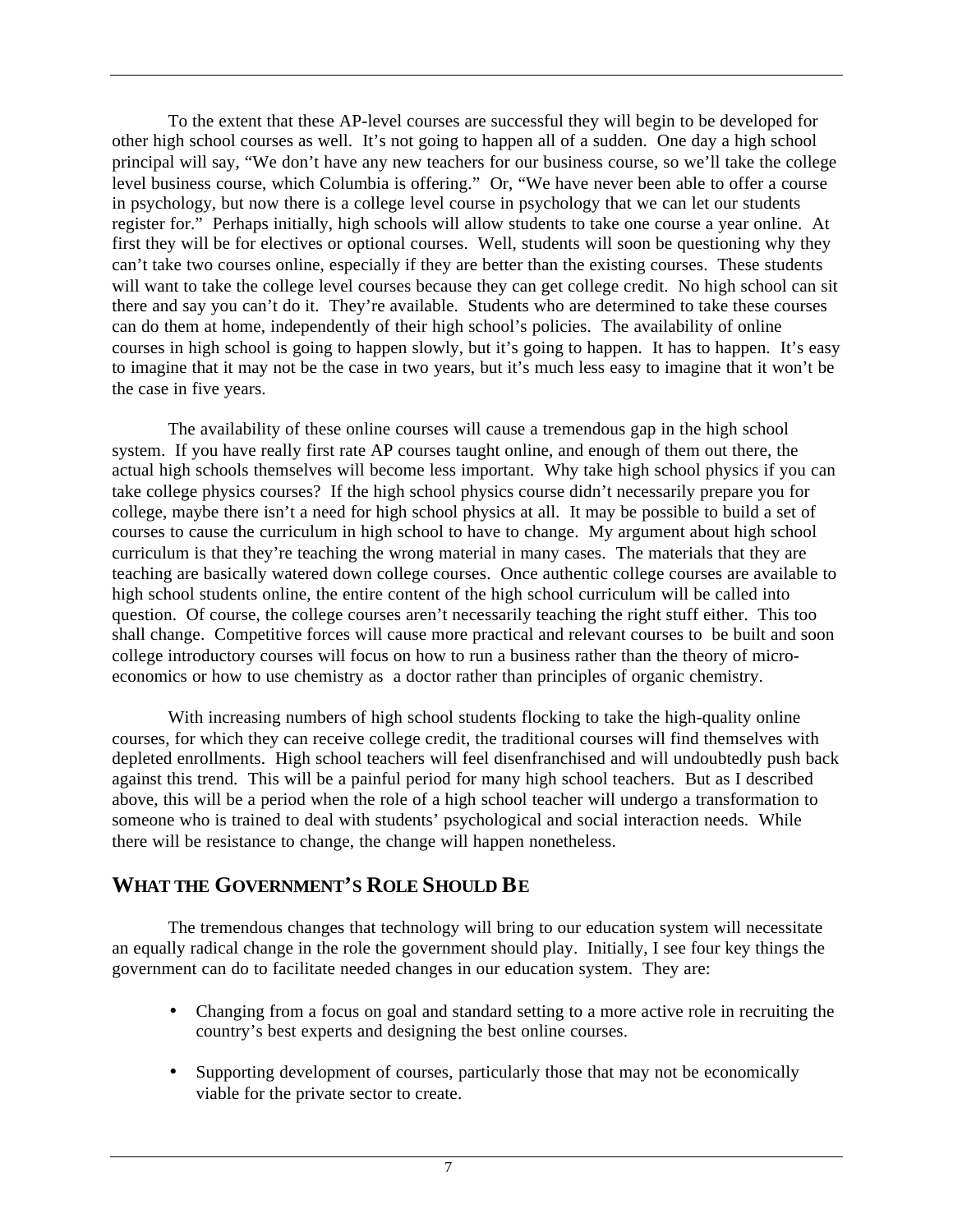- Investing in new software technologies that can facilitate online learning and interactivity.
- Thinking about and planning for a vision of school that does not revolve around, or even include, classrooms. The government should begin to pilot test the new role of school as activity center even before all the technology is available.

# **ACTIVIST ROLE**

One of the most important things the government must do is to rethink the limitations imposed on the Department of Education from exercising direct control over curriculum decisions at the local level. At some point the federal government has to understand what its job really is. The idea that local education is being run by a group of well-meaning, but uninformed parents on a school board is insane. They don't know what they should be teaching. The whole idea that we have a local school board in control of education is so much of a farce because they don't really have control. The control is really in the hands of book publishers and the Educational Testing Service. The federal government has to get involved with this.

The government must take an active role in recruiting the country's best experts and working with them to design the best online courses. The private sector may have more or less success recruiting these experts. But I think if the federal government decided to get all the physicists in front of cameras to get their physics knowledge, it would be much more likely to succeed. There will be a tremendous amount of prestige associated with being asked to help shape the physics course that all the students in the country will take.

But this requires the government and the Education Department in particular, to move away from a focus on goals and curriculum standards towards helping to shape the curriculum and courses themselves. Let's face it, the government's standard setting is just a thinly disguised way of influencing the curriculum anyway. To help guide this country's education system into a new, and much more productive, paradigm, the government must take an activist role. In other words, it must lead, not follow.

# **SUPPORTING DEVELOPMENT OF COURSES**

A second important role for the government to play is by supporting the creation of online courses that are not economically viable for the private sector to build. For example, I think there ought to be a yearlong course for all college students that provides an introduction to medicine. But, the private sector is not going to build that course, at least not for a while. The reason is that course builders have to work within the demands of the existing system. There isn't a place for new or innovate courses right now. There are subject matters that are off the mainstream that are going to take ages for anyone to build a course about. Pre-med and business schools will be much higher up on the list. I think it's important for the federal government to pick up the slack and fund course development in the areas that aren't commercially viable. I'd like there to be thousands of courses. I'd like to see courses that only twenty-five people per year would ever take. Without support from the government, the range of course offerings will be much more constrained by economics than it should be.